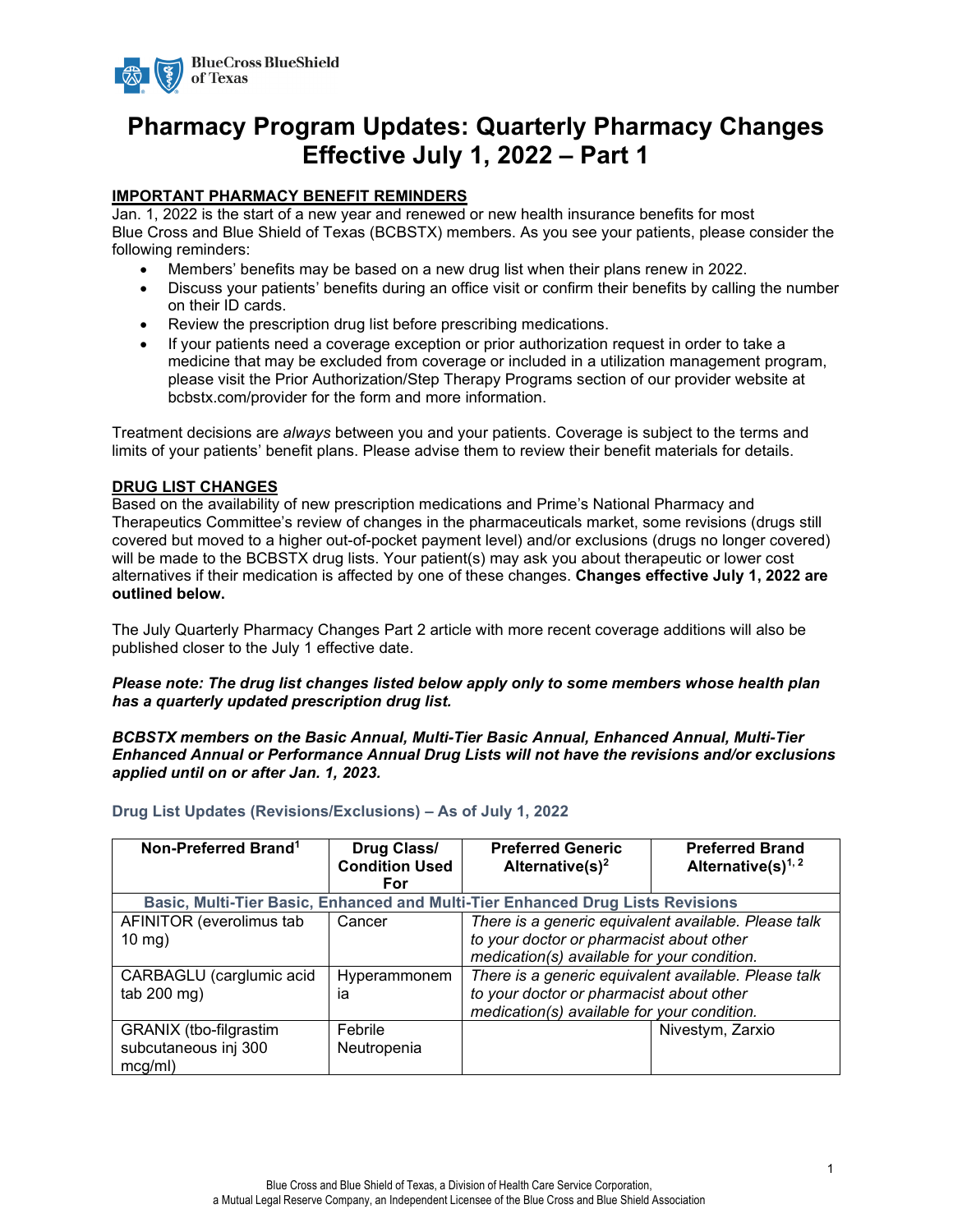

| GRANIX (tbo-filgrastim                                     | Febrile                        |                                                                                                     | Nivestym, Zarxio                        |
|------------------------------------------------------------|--------------------------------|-----------------------------------------------------------------------------------------------------|-----------------------------------------|
| subcutaneous inj 480                                       | Neutropenia                    |                                                                                                     |                                         |
| mcg/1.6 ml (300 mcg/ml))                                   |                                |                                                                                                     |                                         |
| GRANIX (tbo-filgrastim soln                                | Febrile                        |                                                                                                     | Nivestym, Zarxio                        |
| prefilled syringe 300 mcg/0.5                              | Neutropenia                    |                                                                                                     |                                         |
| ml, 480 mcg/0.8 ml)                                        |                                |                                                                                                     |                                         |
| NARCAN (naloxone hcl                                       | Opioid                         | There is a generic equivalent available. Please talk                                                |                                         |
| nasal spray 4 mg/0.1 ml)                                   | Overdose                       | to your doctor or pharmacist about other<br>medication(s) available for your condition.             |                                         |
| NEULASTA (pegfilgrastim                                    | Febrile                        |                                                                                                     | Ziextenzo, Fulphila                     |
| soln prefilled syringe kit 6                               | Neutropenia                    |                                                                                                     |                                         |
| mg/0.6 ml)                                                 |                                |                                                                                                     |                                         |
| <b>NEULASTA ONPRO KIT</b>                                  | Febrile                        |                                                                                                     | Ziextenzo, Fulphila                     |
| (pegfilgrastim soln prefilled                              | Neutropenia                    |                                                                                                     |                                         |
| syringe kit 6 mg/0.6 ml)                                   |                                |                                                                                                     |                                         |
| NEUPOGEN (filgrastim inj                                   | Febrile                        |                                                                                                     | Nivestym, Zarxio                        |
| 300 mcg/ml)                                                | Neutropenia                    |                                                                                                     |                                         |
| NEUPOGEN (filgrastim inj                                   | Febrile                        |                                                                                                     | Nivestym, Zarxio                        |
| 480 mcg/1.6 ml (300                                        | Neutropenia                    |                                                                                                     |                                         |
| mcg/ml)                                                    | Febrile                        |                                                                                                     |                                         |
| NEUPOGEN (filgrastim soln<br>prefilled syringe 300 mcg/0.5 | Neutropenia                    |                                                                                                     | Nivestym, Zarxio                        |
| ml)                                                        |                                |                                                                                                     |                                         |
| NEUPOGEN (filgrastim soln                                  | Febrile                        |                                                                                                     | Nivestym, Zarxio                        |
| prefilled syringe 480 mcg/0.8                              | Neutropenia                    |                                                                                                     |                                         |
| ml (600 mcg/ml))                                           |                                |                                                                                                     |                                         |
| NYVEPRIA (pegfilgrastim-                                   | Febrile                        |                                                                                                     | Ziextenzo, Fulphila                     |
| apgf soln prefilled syringe 6                              | Neutropenia                    |                                                                                                     |                                         |
| mg/0.6 ml)                                                 |                                |                                                                                                     |                                         |
| UDENYCA (pegfilgrastim-<br>cbqv soln prefilled syringe 6   | Febrile<br>Neutropenia         |                                                                                                     | Ziextenzo, Fulphila                     |
| mg/0.6 ml)                                                 |                                |                                                                                                     |                                         |
|                                                            |                                |                                                                                                     |                                         |
| Drug <sup>1</sup>                                          | Drug Class/                    | Generic Alternatives <sup>1,2</sup>                                                                 | <b>Brand Alternatives<sup>1,2</sup></b> |
|                                                            | <b>Condition Used</b>          |                                                                                                     |                                         |
|                                                            | For                            |                                                                                                     |                                         |
|                                                            |                                | <b>Balanced, Performance and Performance Select Drug Lists Revisions</b>                            |                                         |
| CEPHALEXIN (cephalexin                                     | <b>Bacterial</b><br>Infections | cephalexin 250 mg                                                                                   |                                         |
| cap 750 mg)                                                |                                | capsule, cephalexin 500<br>mg capsule                                                               |                                         |
| <b>FLUORIDEX SENSITIVITY</b>                               | <b>Dental Caries</b>           | sodium fluoride-                                                                                    |                                         |
| RELIEF (sodium fluoride-                                   | Prophylaxis                    | potassium nitrate gel                                                                               |                                         |
| potassium nitrate paste 1.1-                               |                                |                                                                                                     |                                         |
| $5%$ )                                                     |                                |                                                                                                     |                                         |
| FLUORIDEX SENSITIVITY                                      | <b>Dental Caries</b>           | sodium fluoride-                                                                                    |                                         |
| RELIEF/SLS FREE (sodium                                    | <b>PRC</b>                     | potassium nitrate gel                                                                               |                                         |
| fluoride-potassium nitrate                                 |                                |                                                                                                     |                                         |
| paste 1.1-5%)                                              |                                |                                                                                                     |                                         |
| <b>NEVIRAPINE</b> (nevirapine                              | <b>HIV</b>                     | Please talk to your doctor or pharmacist about other<br>medication(s) available for your condition. |                                         |
| susp 50 mg/5 ml)<br><b>OCTREOTIDE ACETATE</b>              | Acromegaly,                    | Generic Sandostatin -                                                                               |                                         |
| (octreotide acetate                                        | Carcinoid                      | octreotide acetate                                                                                  |                                         |
| subcutaneous soln pref syr                                 | Syndrome                       | injection                                                                                           |                                         |
| 50 mcg/ml, 100 mcg/ml, 500                                 |                                |                                                                                                     |                                         |
| mcg/ml)                                                    |                                |                                                                                                     |                                         |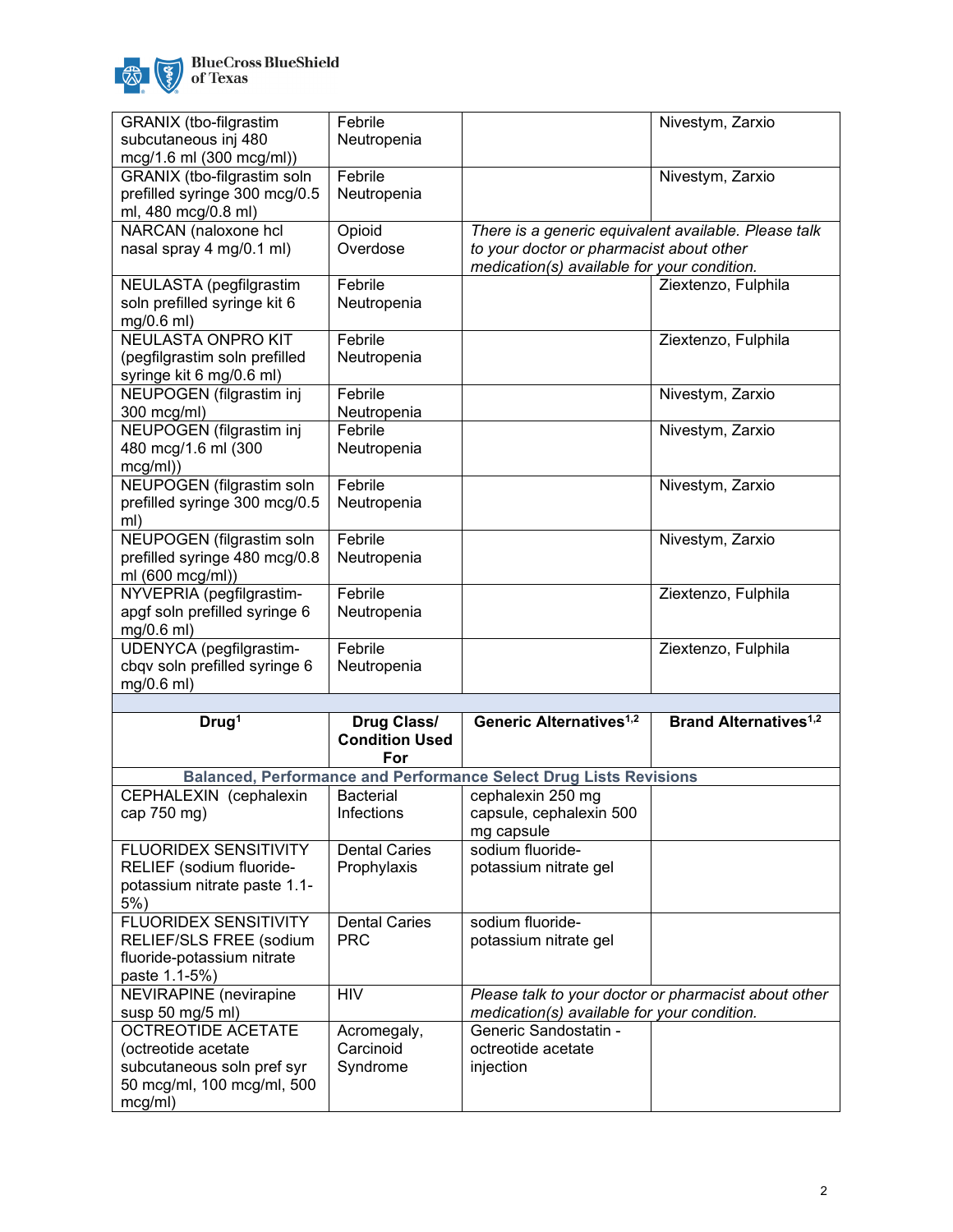

| BlueCross BlueShield<br>of Texas |
|----------------------------------|
|                                  |

| <b>SUMATRIPTAN</b><br><b>SUCCINATE REFILL</b><br>(sumatriptan succinate<br>solution cartridge 4 mg/0.5<br>ml, 6 mg/0.5 ml) | Migraine                                     | sumatriptan injection                                                                                                                           |                                                      |
|----------------------------------------------------------------------------------------------------------------------------|----------------------------------------------|-------------------------------------------------------------------------------------------------------------------------------------------------|------------------------------------------------------|
| TRANDOLAPRIL/VERAPAM<br>IL HCL ER (trandolapril-<br>verapamil hcl tab er 2-240<br>mg)                                      | Hypertension                                 | trandolapril tablets,<br>verapamil ER tablets                                                                                                   |                                                      |
| <b>TRIMETHOPRIM</b><br>(trimethoprim tab 100 mg)                                                                           | <b>Urinary Tract</b><br>Infection            | medication(s) available for your condition.                                                                                                     | Please talk to your doctor or pharmacist about other |
|                                                                                                                            | <b>Balanced Drug List Revisions</b>          |                                                                                                                                                 |                                                      |
| <b>HYDROCODONE</b><br>BITARTRATE/ACETAMINO<br>PHEN (hydrocodone-<br>acetaminophen soln 10-325<br>mg/15 ml)                 | Pain                                         | medication(s) available for your condition.                                                                                                     | Please talk to your doctor or pharmacist about other |
| <b>TIMOLOL MALEATE (timolol</b><br>maleate tab 20 mg)                                                                      | Hypertension,<br>Migraine<br>Prophylaxis     | propranolol, atenolol                                                                                                                           |                                                      |
|                                                                                                                            |                                              |                                                                                                                                                 |                                                      |
|                                                                                                                            |                                              | <b>Balanced, Performance and Performance Select Drug Lists Exclusions</b><br>There is a generic equivalent available. Please talk               |                                                      |
| AFINITOR (everolimus tab<br>$10$ mg)                                                                                       | Cancer                                       | to your doctor or pharmacist about other<br>medication(s) available for your condition.                                                         |                                                      |
| <b>AFINITOR DISPERZ</b><br>(everolimus tab for oral susp<br>2 mg, 3 mg, 5 mg)                                              | Cancer                                       | There is a generic equivalent available. Please talk<br>to your doctor or pharmacist about other<br>medication(s) available for your condition. |                                                      |
| <b>ATROPINE SULFATE</b><br>(atropine sulfate ophth soln<br>$1%$ )                                                          | Cycloplegic<br>Refraction,<br><b>Uveitis</b> | There is a generic equivalent available. Please talk<br>to your doctor or pharmacist about other<br>medication(s) available for your condition. |                                                      |
| CARBAGLU (carglumic acid<br>tab 200 mg)                                                                                    | Hyperammonem<br>ia                           | There is a generic equivalent available. Please talk<br>to your doctor or pharmacist about other<br>medication(s) available for your condition. |                                                      |
| CUVPOSA (glycopyrrolate<br>oral soln 1 mg/5 ml)                                                                            | <b>Chronic Severe</b><br>Drooling            | There is a generic equivalent available. Please talk<br>to your doctor or pharmacist about other<br>medication(s) available for your condition. |                                                      |
| <b>CYSTADANE</b> (betaine<br>powder for oral solution)                                                                     | Homocystinuria                               | There is a generic equivalent available. Please talk<br>to your doctor or pharmacist about other<br>medication(s) available for your condition. |                                                      |
| DUEXIS (ibuprofen-<br>famotidine tab 800-26.6 mg)                                                                          | Osteoarthritis,<br>Rheumatoid<br>Arthritis   | ibuprofen 800 mg<br>tablets, famotidine 40<br>mg tablets                                                                                        |                                                      |
| GRANIX (tbo-filgrastim soln<br>prefilled syringe 300 mcg/0.5<br>ml, 480 mcg/0.8 ml)                                        | Febrile<br>Neutropenia                       | medication(s) available for your condition.                                                                                                     | Please talk to your doctor or pharmacist about other |
| GRANIX (tbo-filgrastim<br>subcutaneous inj 300<br>mcg/ml)                                                                  | Febrile<br>Neutropenia                       | medication(s) available for your condition.                                                                                                     | Please talk to your doctor or pharmacist about other |
| GRANIX (tbo-filgrastim<br>subcutaneous inj 480<br>mcg/1.6 ml (300 mcg/ml))                                                 | Febrile<br>Neutropenia                       | medication(s) available for your condition.                                                                                                     | Please talk to your doctor or pharmacist about other |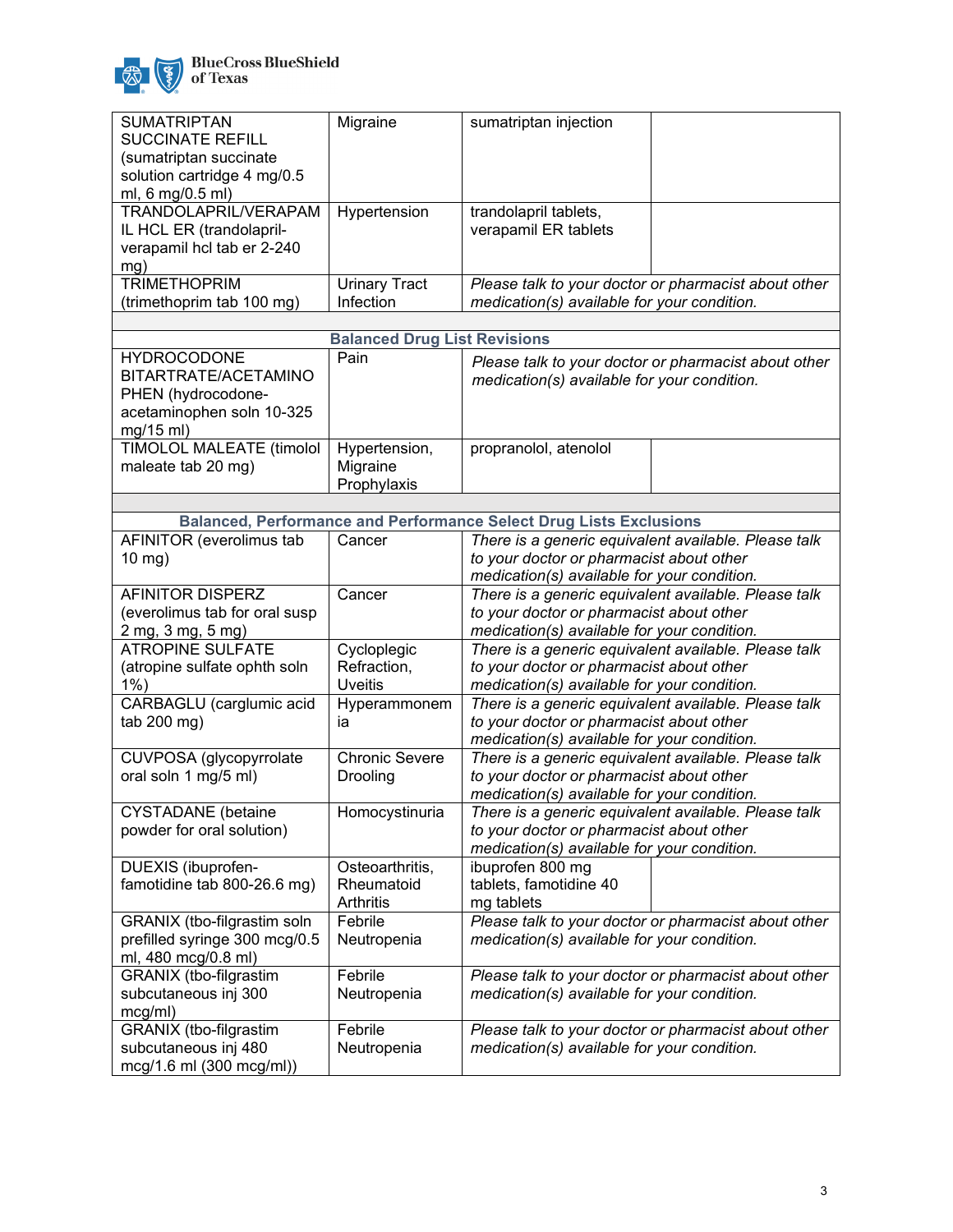

| NARCAN (naloxone hcl                                         | Opioid       | There is a generic equivalent available. Please talk            |
|--------------------------------------------------------------|--------------|-----------------------------------------------------------------|
| nasal spray 4 mg/0.1 ml)                                     | Overdose     | to your doctor or pharmacist about other                        |
|                                                              |              | medication(s) available for your condition.                     |
| NEULASTA (pegfilgrastim                                      | Febrile      | Please talk to your doctor or pharmacist about other            |
| soln prefilled syringe 6                                     | Neutropenia  | medication(s) available for your condition.                     |
| mg/0.6 ml)                                                   |              |                                                                 |
| NEULASTA ONPRO KIT                                           | Febrile      |                                                                 |
|                                                              |              | Please talk to your doctor or pharmacist about other            |
| (pegfilgrastim soln prefilled                                | Neutropenia  | medication(s) available for your condition.                     |
| syringe kit 6 mg/0.6 ml)                                     |              |                                                                 |
| NEUPOGEN (filgrastim inj                                     | Febrile      | Please talk to your doctor or pharmacist about other            |
| 300 mcg/ml)                                                  | Neutropenia  | medication(s) available for your condition.                     |
| NEUPOGEN (filgrastim inj                                     | Febrile      | Please talk to your doctor or pharmacist about other            |
| 480 mcg/1.6 ml (300                                          | Neutropenia  | medication(s) available for your condition.                     |
| mcg/ml)                                                      |              |                                                                 |
| NEUPOGEN (filgrastim soln                                    | Febrile      | Please talk to your doctor or pharmacist about other            |
| prefilled syringe 300 mcg/0.5                                | Neutropenia  | medication(s) available for your condition.                     |
| ml)                                                          |              |                                                                 |
| NEUPOGEN (filgrastim soln                                    | Febrile      | Please talk to your doctor or pharmacist about other            |
| prefilled syringe 480 mcg/0.8                                | Neutropenia  | medication(s) available for your condition.                     |
| ml (600 mcg/ml)                                              |              |                                                                 |
| NYVEPRIA (pegfilgrastim-                                     | Febrile      | Please talk to your doctor or pharmacist about other            |
| apgf soln prefilled syringe 6                                | Neutropenia  | medication(s) available for your condition.                     |
| mg/0.6 ml)                                                   |              |                                                                 |
| <b>QUDEXY XR (topiramate</b>                                 | Migraine     | There is a generic equivalent available. Please talk            |
| cap er 24hr sprinkle 25 mg,                                  | Prevention,  | to your doctor or pharmacist about other                        |
|                                                              |              |                                                                 |
| 50 mg, 100 mg, 150 mg, 200                                   | Epilepsy     | medication(s) available for your condition.                     |
| mg)                                                          | <b>HIV</b>   |                                                                 |
| SELZENTRY (maraviroc tab                                     |              | There is a generic equivalent available. Please talk            |
| 150 mg, 300 mg)                                              |              | to your doctor or pharmacist about other                        |
|                                                              |              | medication(s) available for your condition.                     |
| UDENYCA (pegfilgrastim-                                      | Febrile      | Please talk to your doctor or pharmacist about other            |
| cbqv soln prefilled syringe 6                                | Neutropenia  | medication(s) available for your condition.                     |
| mg/0.6 ml)                                                   |              |                                                                 |
|                                                              |              |                                                                 |
|                                                              |              | <b>Performance and Performance Select Drug Lists Exclusions</b> |
| ergotamine w/caffeine tab 1-                                 | Headache     | Please talk to your doctor or pharmacist about other            |
| 100 mg                                                       |              | medication(s) available for your condition.                     |
| prednisolone sod phosphate                                   | Inflammatory | prednisolone sod                                                |
| oral soln 10 mg/5 ml, 20                                     | Conditions   | phosphate oral soln 6.7                                         |
| mg/5 ml (base equivalent)                                    |              | mg/5 ml, prednisolone                                           |
|                                                              |              | sod phosphate oral soln                                         |
|                                                              |              | 15 mg/5 ml,                                                     |
|                                                              |              | prednisolone sod                                                |
|                                                              |              | phosphate oral soln 25                                          |
|                                                              |              | mg/5 ml                                                         |
|                                                              |              |                                                                 |
| <b>Balanced and Performance Select Drug Lists Exclusions</b> |              |                                                                 |
| <b>EPIDUO FORTE</b>                                          |              | There is a generic equivalent available. Please talk            |
| (adapalene-benzovl                                           | Acne         | to your doctor or pharmacist about other                        |
|                                                              |              |                                                                 |

| (adapalene-benzoyl     |         | to your doctor or pharmacist about other    |                      |
|------------------------|---------|---------------------------------------------|----------------------|
| peroxide gel 0.3-2.5%) |         | medication(s) available for your condition. |                      |
| RESTASIS MULTIDOSE     | Dry Eye |                                             | Restasis single dose |
| (cyclosporine (ophth)  |         |                                             | vials. Xiidra        |
| emulsion $0.05\%$ )    |         |                                             |                      |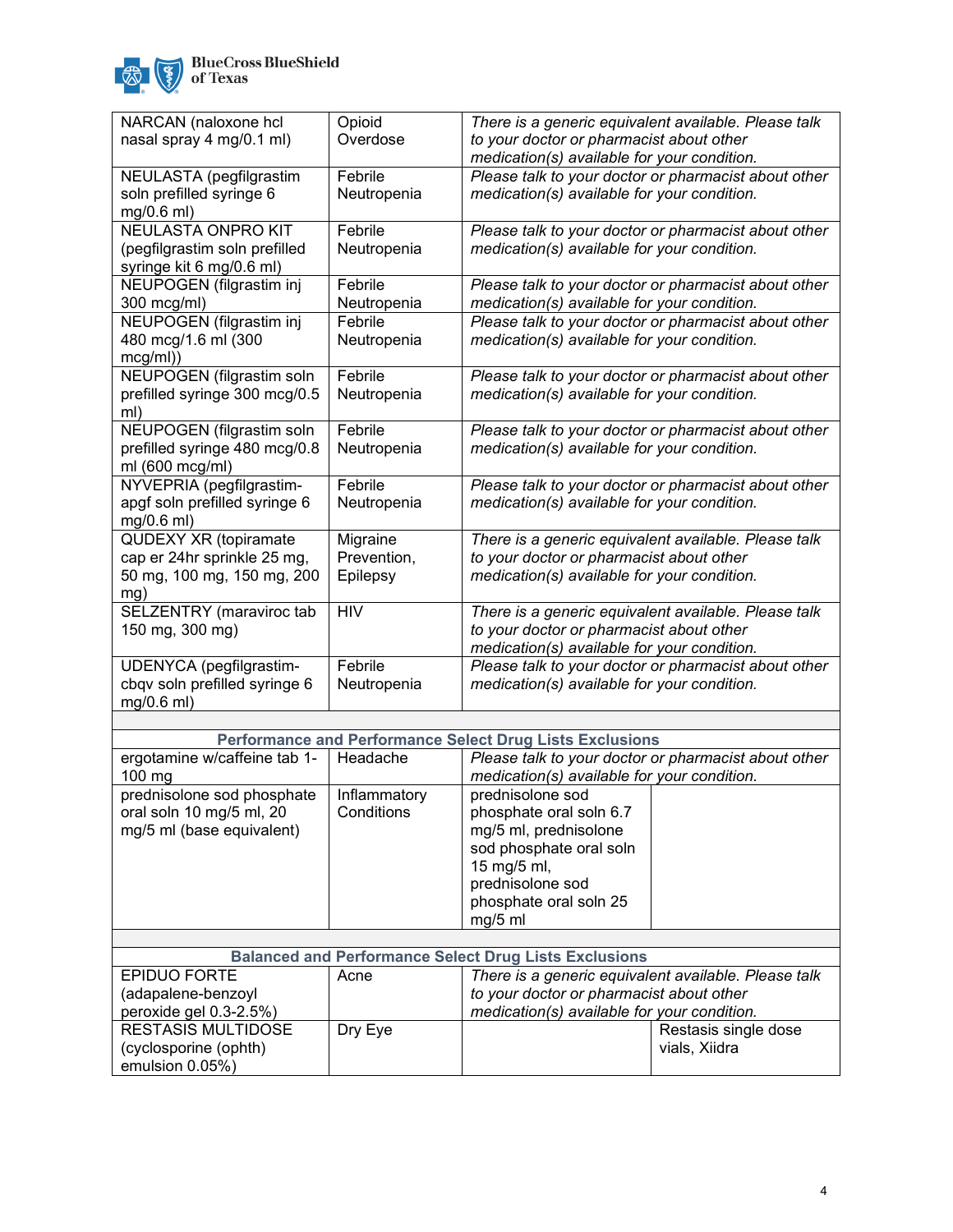

| SYMJEPI (epinephrine soln                            | Anaphylaxis,          | epinephrine (generic                                                                             |  |
|------------------------------------------------------|-----------------------|--------------------------------------------------------------------------------------------------|--|
| prefilled syringe 0.15 mg/0.3                        | Severe                | EpiPen), Auvi-Q                                                                                  |  |
| ml (1:2000), 0.3 mg/0.3 ml                           | Hypersensitivity      |                                                                                                  |  |
| (1:1000)                                             | <b>Reactions</b>      |                                                                                                  |  |
|                                                      |                       |                                                                                                  |  |
| <b>Balanced Drug List Exclusions</b>                 |                       |                                                                                                  |  |
| <b>CLODERM</b> (clocortolone<br>pivalate cream 0.1%) | Skin conditions       | There is a generic equivalent available. Please talk<br>to your doctor or pharmacist about other |  |
|                                                      |                       | medication(s) available for your condition.                                                      |  |
| PAXIL (paroxetine hcl oral                           | Depression,           | There is a generic equivalent available. Please talk                                             |  |
| susp 10 mg/5 ml (base                                | <b>Mood Disorders</b> | to your doctor or pharmacist about other                                                         |  |
| equivalent))                                         |                       | medication(s) available for your condition.                                                      |  |

*1 Third-party brand names are the property of their respective owner. <sup>2</sup> This list is not all inclusive. Other medicines may be available in this drug class.*

### **DISPENSING LIMIT CHANGES**

The BCBSTX prescription drug benefit program includes coverage limits on certain medications and drug categories. Dispensing limits are based on U.S. Food and Drug Administration (FDA) approved dosage regimens and product labeling. **Changes by drug list are listed on the charts below.**

**Please note:** The dispensing limits listed below only apply to select members whose plan has a quarterly updated prescription drug list. BCBSTX members on an annually updated prescription drug list will have these dispensing limits applied on or after Jan. 1, 2023. For BCBSTX members on the 2021 or 2022 Health Insurance Marketplace (HIM) Drug Lists, these dispensing limits may be applied on or after Jan. 1, 2023.

BCBSTX letters all members with a claim for a drug included in the Dispensing Limit Program, regardless of the prescribed dosage. This means members may receive a letter even though their prescribed dosage doesn't meet or exceed the dispensing limit.

### **Effective Jan. 17, 2022:**

| Drug Class and Medication(s) <sup>1</sup>                                             | <b>Dispensing Limit(s)</b>                                                               |
|---------------------------------------------------------------------------------------|------------------------------------------------------------------------------------------|
|                                                                                       | Basic, Basic Annual, Enhanced, Enhanced Annual, 2021 Health Insurance Marketplace (HIM), |
| 2022 HIM, Balanced, Performance, Performance Annual and Performance Select Drug Lists |                                                                                          |
| Anti-COVID 19                                                                         |                                                                                          |
| molnupiravir 200 mg capsule <sup>*</sup>                                              | 40 capsules per 30 days                                                                  |
| Paxlovid 150 mg/100 mg tablet                                                         | 30 tablets per 30 days                                                                   |
| (nirmatrelvir/ritonavir)*                                                             |                                                                                          |

*1 Third-party brand names are the property of their respective owner. \* Not all members may have been notified due to limited utilization.*

### **Effective April 1, 2022:**

| Drug Class and Medication(s) <sup>1</sup>                                            | <b>Dispensing Limit(s)</b>                                                               |  |
|--------------------------------------------------------------------------------------|------------------------------------------------------------------------------------------|--|
|                                                                                      | Basic, Basic Annual, Enhanced, Enhanced Annual, 2021 Health Insurance Marketplace (HIM), |  |
|                                                                                      | 2022 HIM, Balanced, Performance, Performance Annual and Performance Select Drug Lists    |  |
| re-SET                                                                               |                                                                                          |  |
| RESET FOR IOS OR ANDROID APP*                                                        | 1 per 365 days                                                                           |  |
| RESET-O FOR IOS OR ANDROID APP <sup>*</sup>                                          | 1 per 365 days                                                                           |  |
|                                                                                      |                                                                                          |  |
| 2021 HIM, 2022 HIM, Balanced, Performance, Performance Annual and Performance Select |                                                                                          |  |
| <b>Drug Lists</b>                                                                    |                                                                                          |  |
| Opzelura                                                                             |                                                                                          |  |
| Opzelura 1.5% cream (ruxolitinib)*                                                   | 60 grams per 30 days                                                                     |  |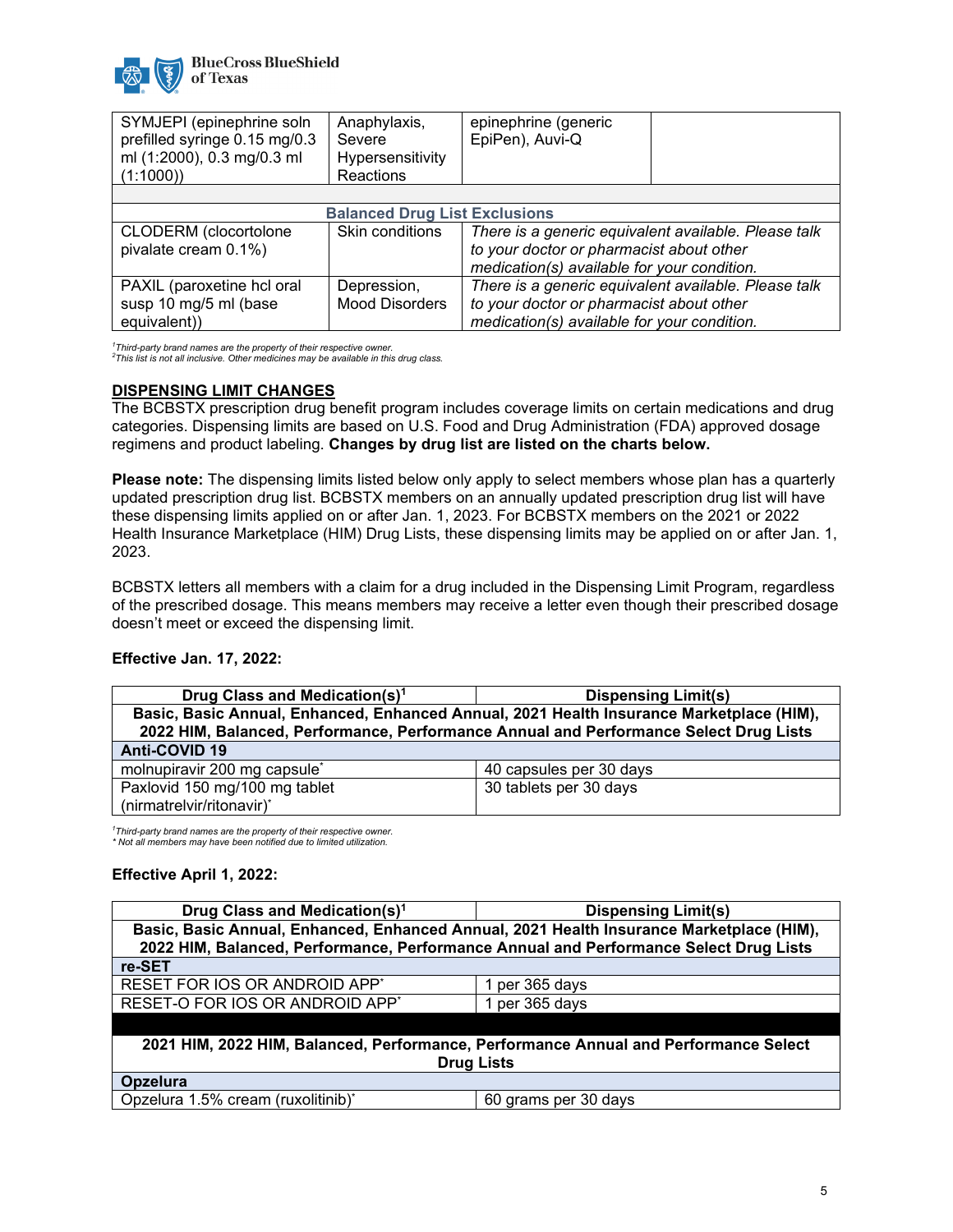

| <b>Tavneos</b>                                 |                          |
|------------------------------------------------|--------------------------|
| Tavneos 1 mg capsule (avacopan)                | 180 capsules per 30 days |
| <b>Tyrvava</b>                                 |                          |
| Tyrvaya (varenicline) 0.03 mg/actuation spray* | 2 bottles per 30 days    |
|                                                |                          |

*1 Third-party brand names are the property of their respective owner. \* Not all members may have been notified due to limited utilization.*

# **Effective June 1, 2022:**

| Drug Class and Medication(s) <sup>1</sup>                                                                                                                                         | <b>Dispensing Limit(s)</b> |  |
|-----------------------------------------------------------------------------------------------------------------------------------------------------------------------------------|----------------------------|--|
| Basic, Basic Annual, Enhanced, Enhanced Annual, 2021 Health Insurance Marketplace (HIM),<br>2022 HIM, Balanced, Performance, Performance Annual and Performance Select Drug Lists |                            |  |
| Voxzogo                                                                                                                                                                           |                            |  |
| Voxzogo (vosoritide)*                                                                                                                                                             | 30 vials per 30 days       |  |

*1 Third-party brand names are the property of their respective owner. \* Not all members may have been notified due to limited utilization.*

## **Effective July 1, 2022:**

| Drug Class and Medication(s) <sup>1</sup>            | <b>Dispensing Limit(s)</b>                                                                 |  |
|------------------------------------------------------|--------------------------------------------------------------------------------------------|--|
|                                                      | Basic, Enhanced, 2021 Health Insurance Marketplace (HIM), 2022 HIM, Balanced, Performance, |  |
| Performance Annual and Performance Select Drug Lists |                                                                                            |  |
| <b>Acute Migraine Agents</b>                         |                                                                                            |  |
| Elyxyb (celecoxib)*                                  | 28.8 mL per 30 days                                                                        |  |
| <b>Therapeutic Alternatives</b>                      |                                                                                            |  |
| diclofenac potassium <sup>*</sup>                    | 120 tablets per 30 days                                                                    |  |
| Rhofade (oxymetazoline hydrochloride)*               | 30 grams per 30 days                                                                       |  |
|                                                      |                                                                                            |  |
|                                                      | Basic, Enhanced, Balanced, Performance, Performance Annual and Performance Select          |  |
|                                                      | <b>Drug Lists</b>                                                                          |  |
| <b>Antibiotics</b>                                   |                                                                                            |  |
| clarithromycin tablet ER                             | 28 tablets per 180 days                                                                    |  |
| <b>Iron Chelation</b>                                |                                                                                            |  |
| Ferriprox 500 mg tablets (deferiprone)               | 540 tablets per 30 days                                                                    |  |
| Ferriprox 1000 mg tablets (deferiprone)              | 270 tablets per 30 days                                                                    |  |
| Ferriprox twice-a-day 1000 mg tablets                | 270 tablets per 30 days                                                                    |  |
| (deferiprone)                                        |                                                                                            |  |
| Ferriprox 100 mg/mL oral solution (deferiprone)      | 2700 mL per 30 days                                                                        |  |
| <b>Miscellaneous</b>                                 |                                                                                            |  |
| Prednisolone 10 mg per 5 mL solution                 | 900 mL per 30 days                                                                         |  |
| prednisolone 20 mg per 5 mL solution                 | 450 mL per 30 days                                                                         |  |
| <b>Therapeutic Alternatives</b>                      |                                                                                            |  |
| Alinia (nitazoxanide) suspension                     | 150 mL per 30 days**                                                                       |  |
| Edarbi (azilsartan medoxomil)*                       | 30 tablets per 30 days                                                                     |  |
| Edarbyclor (azilsartan medoxomil-chlorthalidone)*    | 30 tablets per 30 days                                                                     |  |
| Soolantra (ivermectin) Cream <sup>*</sup>            | 45 grams per 30 days                                                                       |  |
|                                                      |                                                                                            |  |
| <b>Basic and Enhanced Drug Lists</b>                 |                                                                                            |  |
| Opzelura                                             |                                                                                            |  |
| Opzelura 1.5% cream (ruxolitinib)                    | 60 grams per 30 days                                                                       |  |
| <b>Tavneos</b>                                       |                                                                                            |  |
| Tavneos 1 mg capsule (avacopan)                      | 180 capsules per 30 days                                                                   |  |
| <b>Tyrvaya</b>                                       |                                                                                            |  |
| Tyrvaya (varenicline) 0.03 mg/actuation spray        | 2 bottles per 30 days                                                                      |  |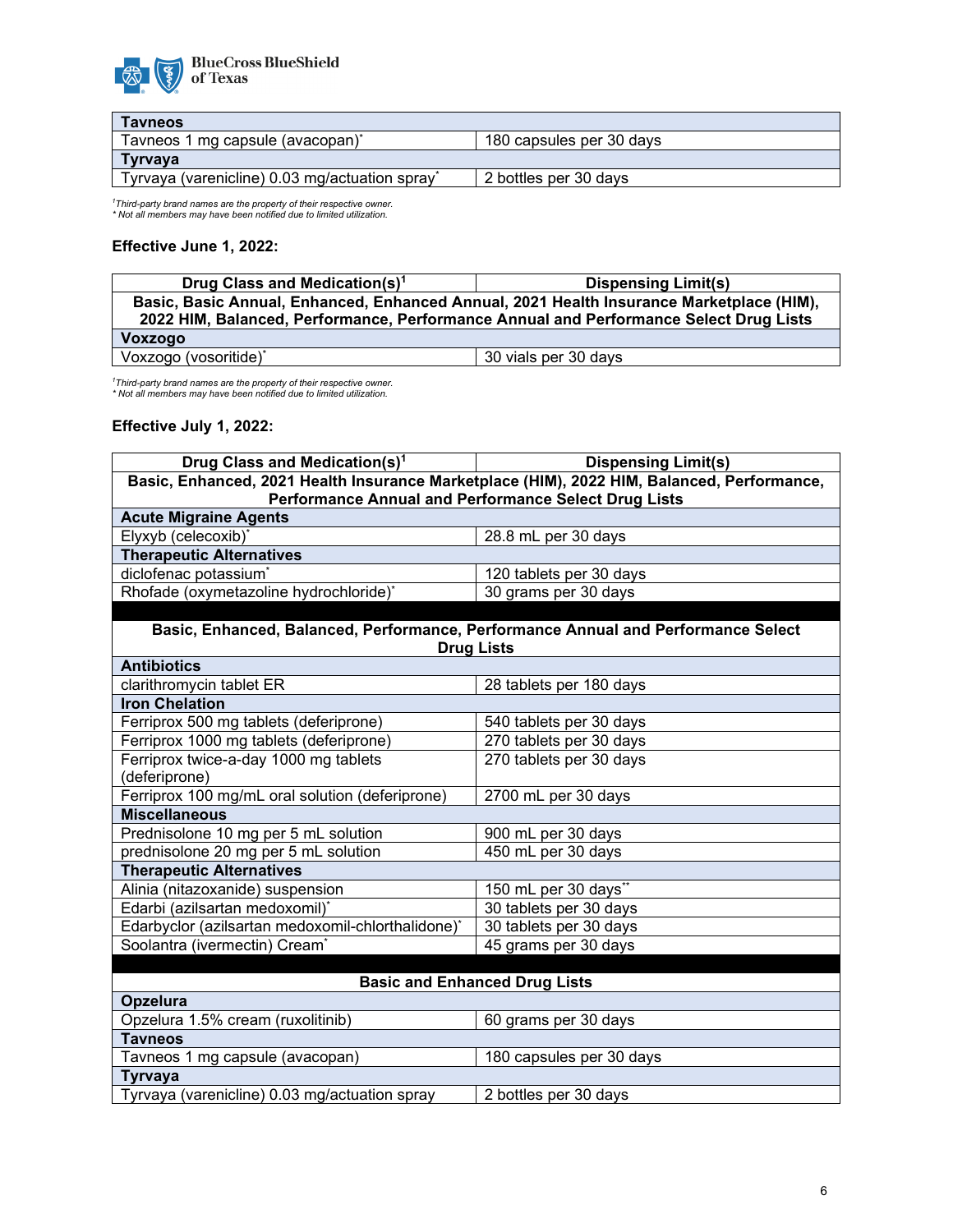

### **2021 HIM, 2022 HIM, Balanced, Performance, Performance Annual and Performance Select Drug Lists Vuity**

Vuity (pilocarpine HCL) ophthalmic solution\* 2.5 mL per 30 days

*1 Third-party brand names are the property of their respective owner. \* Not all members may have been notified due to limited utilization.*

\*\* The correct dispensing limit for Alinia (nitazoxanide) suspension is 150 mL per 30 days. The 7/1 dispensing limit letter incorrectly listed the dispensing limit as 180 mL per 30 days.

### **UTILIZATION MANAGEMENT PROGRAM CHANGES**

- Effective **June 1, 2022**, the new Voxzogo Specialty PA program will be added to all standard pharmacy benefit plans on the Basic, Basic Annual, Enhanced, Enhanced Annual, 2021 Health Insurance Marketplace (HIM), 2022 HIM, Balanced, Performance, Performance Annual and Performance Select Drug Lists. This program includes the newly FDA-approved target drug Voxzogo. Members will need a prior authorization approval for coverage consideration.
- Effective **July 1, 2022**, the following changes will be applied:
	- $\circ$  The target drug Elyxyb (celecoxib) will be added to the Acute Migraine Agents PA program. This change applies to the 2021 HIM, 2022 HIM, Balanced, Performance, Performance Annual and Performance Select Drug Lists.<sup>\*</sup>
	- $\circ$  The target drug testosterone enanthate will be added to the Androgens and Anabolic Steroids PA program. This change applies to the Basic, Enhanced, Balanced, Performance and Performance Select Drug Lists.\*
	- $\circ$  The target drug Rhofade (oxymetazoline hydrochloride) will be added to the Therapeutic Alternatives PA program. This change applies to the 2021 HIM, 2022 HIM, Balanced, Performance, Performance Annual and Performance Select Drug Lists.\*
	- $\circ$  The target drug diclofenac potassium will be added to the Therapeutic Alternatives PA program. This change applies to the 2021 HIM, 2022 HIM, Performance, Performance Annual and Performance Select Drug Lists.\*
	- o The Colony Stimulating Factors Specialty ST program and target drugs Granix (tbo-filgrastim), Neulasta (pegfilgrastim), Neupogen (filgrastim), Nyvepria (pegfilgrastim-apgf), Releuko (filgrastim-ayow) and Udenyca (pegfilgrastim-cbqv) – will be added to the Basic, Basic Annual, Enhanced and Enhanced Annual Drug Lists. Members will not be notified of this change because auto – continuation of therapy (or auto – grandfathering) for all target drugs is in place.

### **PA Required for Select Testosterone Medication**

Starting July 1, 2022, members filling generic intramuscular (IM) testosterone cypionate will be stopped at point-of-sale if they have a pharmacy claim for a commonly used appearance and performance enhancing drug (APED) within the past 90 days. Their provider will need to submit a PA request to Prime Therapeutics for coverage consideration.

### **Learn more:**

- This change applies to members with the Androgens and Anabolic Steroids PA program.
- The following medications are viewed as APED
	- Aromatase Inhibitor: Anastrozole, Letrozole, Exemestane<br>○ Selective Estrogen Receptor Medication (SERM): Ospem
	- Selective Estrogen Receptor Medication (SERM): Ospemifene, Raloxifene
	- o Tamoxifen<br>o Toremifene
	- **Toremifene**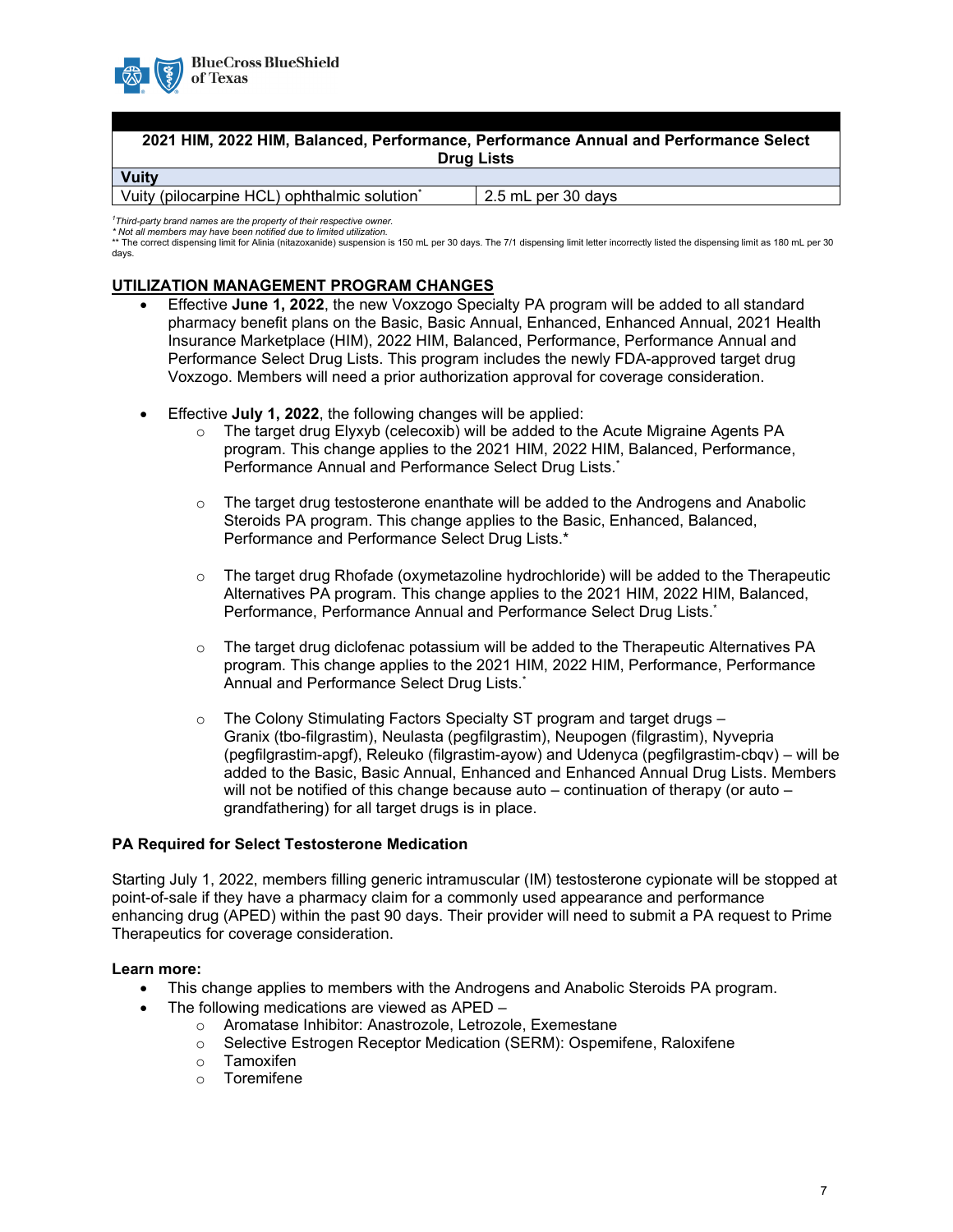

- BCBSTX has identified significant fraud, waste and abuse from providers prescribing the above medications in combination with testosterone for off-label use in athlete and non-athlete bodybuilders.
- A review will be required to assess clinical appropriateness of the combined medications.

**Member notices:** Based on claims for an APED medication as noted above plus a testosterone medication as listed below, letters were mailed to affected members starting late April 2022.

| <b>Drug Category</b>            | Sample Drugs                                    |  |
|---------------------------------|-------------------------------------------------|--|
| Androgens and Anabolic Steroids | testosterone cypionate im inj in oil 100 mg/ml, |  |
|                                 | testosterone cypionate im inj in oil 200 mg/ml  |  |

*\* Third-party brand names are the property of their respective owner.*

Please call the number on the member's ID card to verify coverage, or for further assistance or clarification on your patient's benefits.

Members were notified about the PA standard program changes listed in the tables below.

**Drug categories added to current pharmacy PA standard programs, effective July 1, 2022 \*\*\*:** 

| <b>Drug Category</b>                                                                                   | Targeted Medication(s) <sup>1</sup>                                                                                                                                                                |  |  |
|--------------------------------------------------------------------------------------------------------|----------------------------------------------------------------------------------------------------------------------------------------------------------------------------------------------------|--|--|
| Basic, Enhanced, Balanced, Performance, Performance Annual and Performance Select<br><b>Drug Lists</b> |                                                                                                                                                                                                    |  |  |
| Iron Chelation (name change from<br>Deferasirox)                                                       | Ferriprox 500 mg tablets (deferiprone)*, Ferriprox 1000 mg<br>tablets (deferiprone)*, Ferriprox twice-a-day 1000 mg<br>tablets (deferiprone)*, Ferriprox 100 mg/mL oral solution<br>(deferiprone)* |  |  |
| <b>Basic and Enhanced Drug Lists</b>                                                                   |                                                                                                                                                                                                    |  |  |
| <b>Cholestasis Pruritus</b>                                                                            | Bylvay 200 mcg (odevixibat), Bylvay 400 mcg (odevixibat),<br>Bylvay 600 mcg (odevixibat)*, Bylvay 1200 mcg<br>(odevixibat)*, Livmarli 9.5 mg/mL (maralixibat)*                                     |  |  |
| Opzelura                                                                                               | Opzelura 1.5% cream (ruxolitinib)*                                                                                                                                                                 |  |  |
| Tavneos                                                                                                | Tavneos 1 mg capsule (avacopan) <sup>*</sup>                                                                                                                                                       |  |  |
| Tyrvaya                                                                                                | Tyrvaya (varenicline)*                                                                                                                                                                             |  |  |
| <b>Balanced and Performance Select Drug Lists</b>                                                      |                                                                                                                                                                                                    |  |  |
| <b>Combination NSAID**</b>                                                                             | Consensi (amlodipine/celecoxib), Duexis<br>(ibuprofen/famotidine), Vimovo (naproxen/esomeprazole),<br>Yosprala (aspirin/omeprazole)                                                                |  |  |

*1 Third-party brand names are the property of their respective owner.*

\* Not all members may have been notified due to limited utilization.<br>\*\* This PA program already applies to the Basic, Basic Annual, Enhanced Annual, 2021 Health Insurance Marketplace (HIM) and 2022 HIM Drug Lists.<br>\*\*\* Appl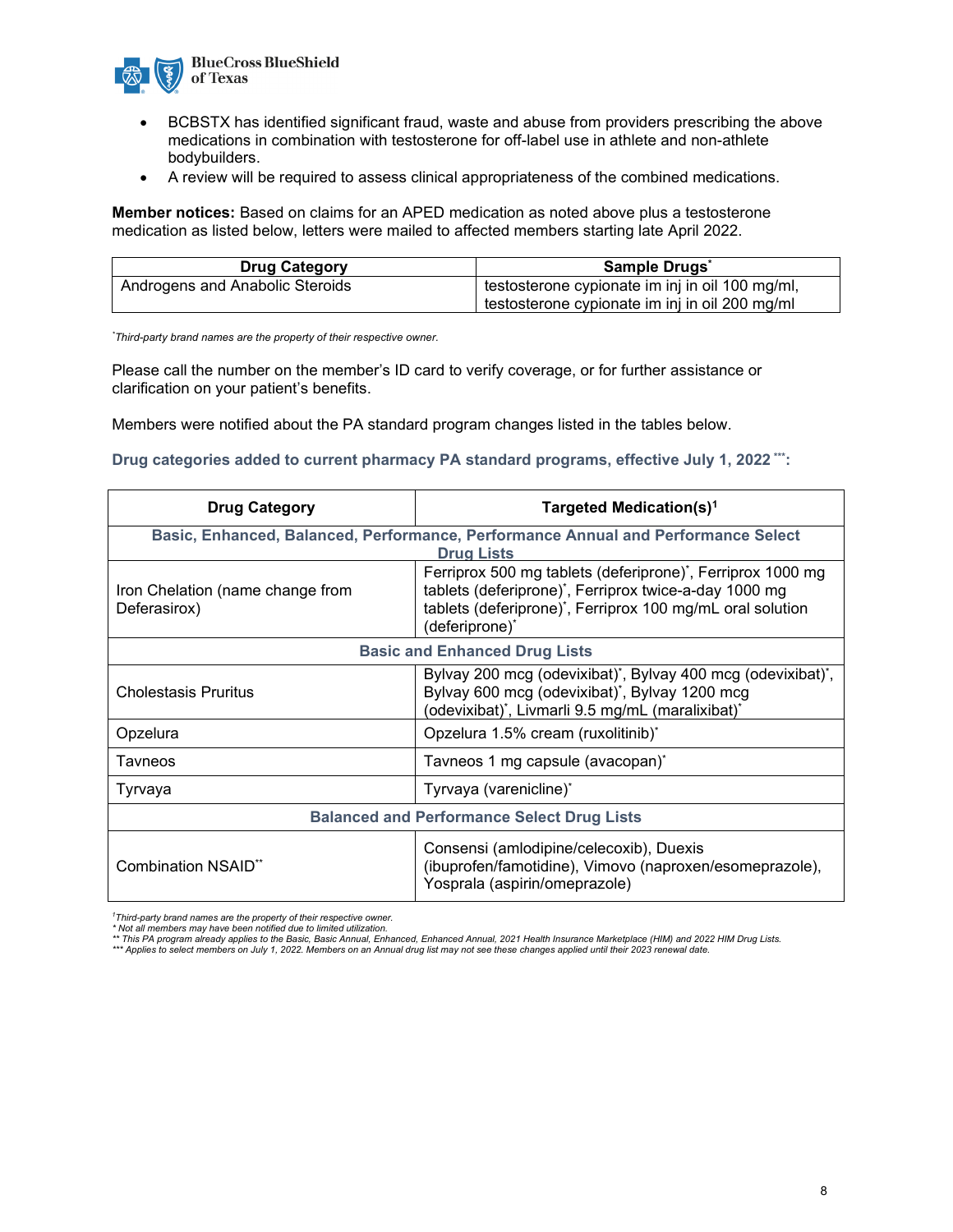

### **Targeted drugs added to current pharmacy PA standard programs, effective July 1, 2022 \*:**

| <b>Drug Category</b>                           | Targeted Medication(s) <sup>1</sup>   |  |
|------------------------------------------------|---------------------------------------|--|
| <b>Basic, Enhanced and Balanced Drug Lists</b> |                                       |  |
| <b>Therapeutic Alternatives</b>                | diclofenac potassium                  |  |
| <b>Basic and Enhanced Drug Lists</b>           |                                       |  |
| Acute Migraine Agents                          | Elyxyb (celecoxib)                    |  |
| <b>Therapeutic Alternatives</b>                | Rhofade (oxymetazoline hydrochloride) |  |

<sup>1</sup>Third-party brand names are the property of their respective owner.<br>\* Applies to select members on July 1, 2022. Members on an Annual drug list may not see these changes applied until their 2023 renewal date.

Per our usual process of member notification prior to implementation, targeted mailings were sent to members affected by drug list revisions and/or exclusions, dispensing limit and prior authorization program changes. For the most up-to-date drug list and list of drug dispensing limits, visit the Pharmacy Program section of our Provider website.

If your patients have any questions about their pharmacy benefits, please advise them to contact the number on their member ID card. Members may also visit *bcbstx.com* and log in to Blue Access for Members<sup>SM</sup> (BAM<sup>SM</sup>) or MyPrime.com for a variety of online resources.

#### **Change in Benefit Coverage for Select High Cost Products**

Several high cost products with available lower cost alternatives will be excluded on the pharmacy benefit for select drug lists. This change impacts BCBSTX members who have prescription drug benefits administered by Prime Therapeutics. This change is part of an ongoing effort to make sure our members and employer groups have access to safe, cost-effective medications.

Based on claims data, members were notified about the following changes to be effective July 1, 2022. Please talk to your patient about other products that may be available.

| <b>Product(s) No Longer</b><br>Covered <sup>1*</sup> | <b>Condition Used For</b> | Covered Alternative(s) <sup>1,2</sup>                                   |
|------------------------------------------------------|---------------------------|-------------------------------------------------------------------------|
| <b>PREGEN DHA CAP</b>                                | PREGNANCY <sup>+</sup>    | PRENATAL 19, VINATE M,<br>PRENATAL+FE TAB 29-1,<br>TRINATE, SE-NATAL 19 |

Please call the number on the member's ID card to verify coverage, or for further assistance or clarification on your patient's benefits.

1 All brand names are the property of their respective owners.

2 This list is not all-inclusive. Other products may be available.

Other high cost products that either are new to market or have therapeutic equivalents available have also been excluded. Please note: Members were not notified of these changes because there is no utilization or the pharmacist can easily fill a member's prescription with the equivalent without needing a new prescription from the doctor. The following drugs are excluded on select drug lists:

<sup>\*</sup> This chart applies to members on the Basic, Basic Annual, Multi-Tier Basic, Multi-Tier Basic Annual, Enhanced, Enhanced Annual, Multi- Tier Enhanced and Multi-Tier Enhanced Annual Drug Lists.

t The prenatal products also apply to members on the Balanced, Performance, Performance Annual and Performance Select Drug Lists.